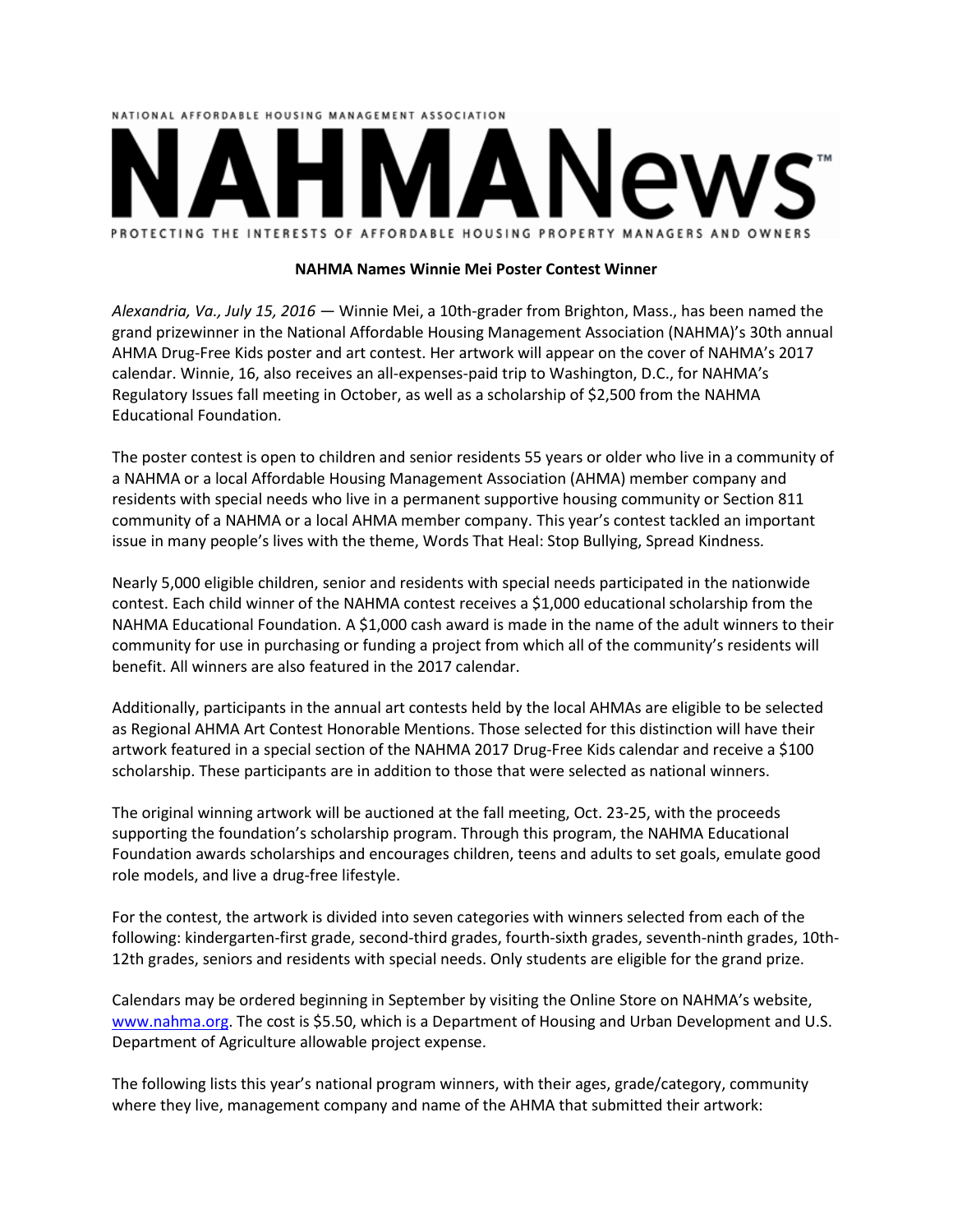## **GRAND PRIZEWINNER**

 Winnie Mei, 16, 10th grade; Charlesview Residences, Brighton, Mass.; Peabody Properties Inc.; NEAHMA

# **NATIONAL WINNERS**

- Anya Baker, 12, sixth grade; NIA Amity Heights Apartments, Bridgeton, N.J.; Interstate Realty Management Company; JAHMA
- Natalia Espinosa, 8, third grade; Cornerstone at Japantown, San Jose, Calif.; EAH Housing Inc.; AHMA-NCH
- Eli Frost, 5, kindergarten; Alco Apartments, Scottsville, Ky.; Alco Management Inc.; SAHMA
- Zy'Erica Haynes, 12, seventh grade; NIA Amity Heights Apartments, Bridgeton, N.J.; Interstate Realty Management Company; JAHMA
- Yusuf Ibrahim, 8, third grade; Charlesview Residences, Brighton, Mass.; Peabody Properties Inc.; NEAHMA
- J. Johnson, 13, eighth grade; Pittsburgh, Penn; McCormack Baron Management Services; PAHMA
- Anthony Keshishyan, 10, fifth grade; Gardens on Garfield, Glendale, Calif.; TSA Properties; AHMA-PSW
- Jessica Lauzon, 12, seventh grade; Bay Village, Fall River, Mass.; First Realty Management Corp.; NEAHMA
- Alondra Marrero, 6, kindergarten; Pelham Apartments, Framingham, Mass.; Corcoran Management Company Inc.; NEAHMA
- Jean Mistretta, 73, senior; Linwood Mill, Whitinsville, Mass.; Peabody Properties Inc.; NEAHMA
- Elizabeth Prieto, 15, eighth grade; Southpark Apartments, Columbus, Ohio; American Apartment Management; MAHMA
- Alton Stuckey, 45, special needs; Spring Villa Apartments, North Providence, R.I.; WinnResidential; NEAHMA
- Jeziel Vázquez, 11, sixth grade; Villas de Manatí, Manatí, Puerto Rico; Martinal Management Corp.; SAHMA

# **HONORABLE MENTIONS**

- Adyiah Burnaby, 17, 11th grade; Council Groves Apartments, Missoula, Mont.; Tamarack Property Management Company; Rocky AHMA
- Ciondra Craig, 12, seventh grade; Winnsboro Arms, Winnsboro, S.C.; Southern Development Management Company Inc.; SAHMA
- Juanita Gallegos, 44, special needs; Country Club Village Apartments, San Antonio, Texas; Prospera Housing & Community Services; SWAHMA
- Savorahan Powell, 65, senior; Opportunities Towers I & II, Philadelphia, Penn; Community Realty Management; PennDel AHMA
- Dimfred Rodriguez, 15, ninth grade; Marie Gardens Apartments, Cabo Rojo, Puerto Rico; Fernando L. Sumaza & Co. Inc.; SAHMA
- Bette Shapiro, 71, senior; Ocean Park Villas, Santa Monica, Calif.; G&K Management Company; AHMA-PSW
- Tracy Smith, 53, special needs; Stonecroft Apartments, Hagerstown, Md.; Interstate Realty Management Company; Mid-Atlantic AHMA